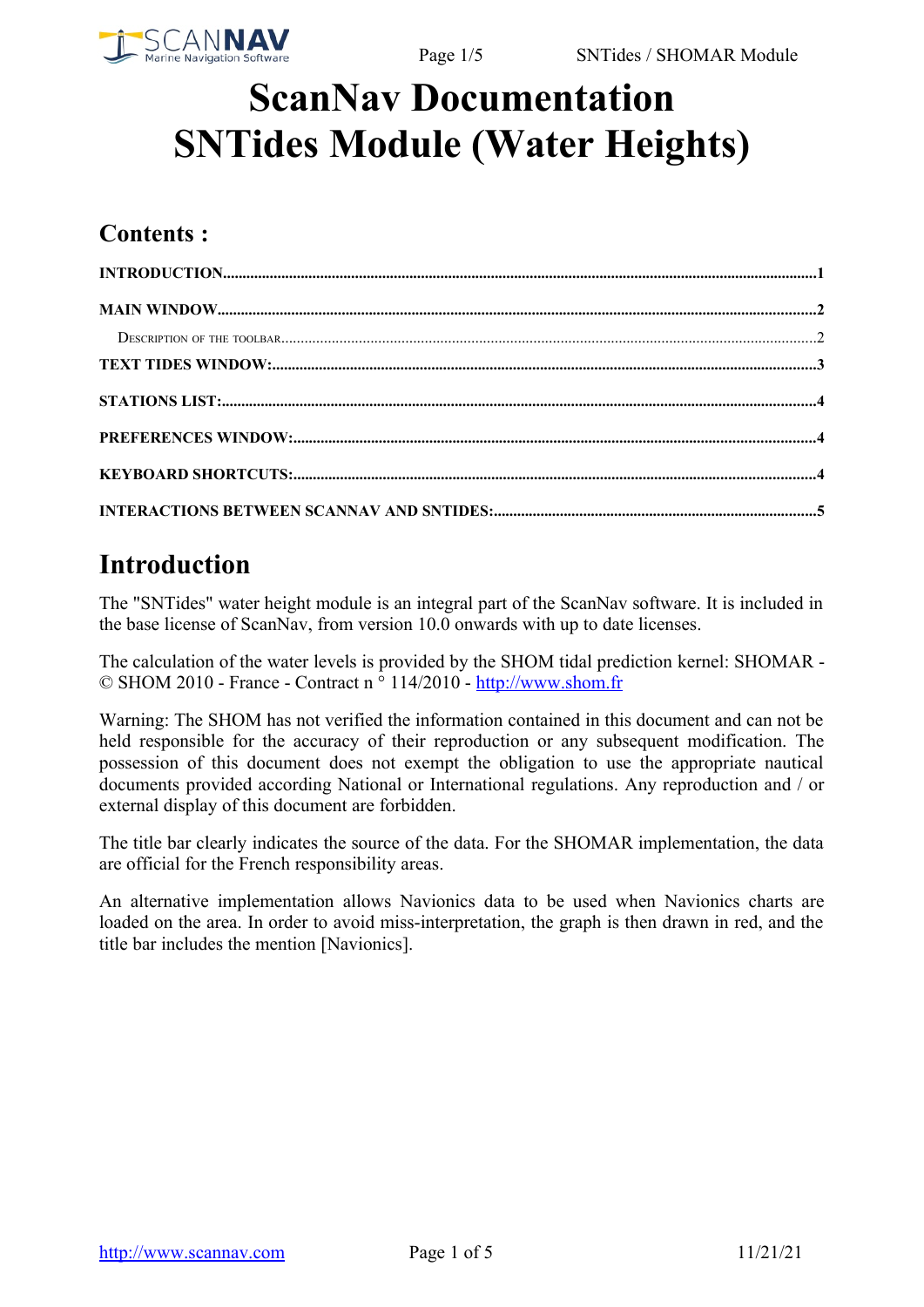



#### <span id="page-1-1"></span>**Main window**

The predictions are presented in the form of a dynamic window including the tides graph, and indication of water height and the hours / height / coefficients of the high and low tides.



The displayed period can go from one to 30 days (the window can be enlarged as needed). Just click on the curve to instantly know the height and coefficient at a given moment in a popup window, or use the appropriate fields to choose a date in the calendar, or move from stall to stall. The selected date in the lower part is shown with a thick cross on the curve, thresholds can be displayed according to the user's preferences (one threshold with respect to the hydrographic zero and one with respect to a sound). The user can easily change scale or move the displayed period by using the mouse wheel, dragging the mouse while holding down the middle mouse button, using 2 fingers in touch mode, or using keyboard shortcuts.

The time system can be set in the preferences. Heights are always indicated in meters. The background color varies to better visualize changes of days.

Note on the coefficients: For better accuracy on the tidal currents, SNTides takes into account a coefficient for the falling tides which is generally not indicated in the official tables. Nevertheless, **the official coefficient of a tide remains that of the rising tide**.

#### <span id="page-1-0"></span>*Description of the toolbar*

| 12/09/2015 22:08   ③ | $\vdash$ The blue arrow opens a menu to perform several actions. |
|----------------------|------------------------------------------------------------------|
| <b>Text Tides</b>    | • Text Tides: displays a window with tide schedules and any      |
| Choose station       | threshold crossings.                                             |
| Preferences          | • Choose station: allows you to choose the port from a list      |
| <b>About SNTides</b> | • Preferences: opens the preferences window                      |
|                      | About SNTides: Provides version information<br>$\bullet$         |
| Documentation<br>F1  | • Documentation: Displays this document.                         |
| Quit                 | Quit: Exits the application<br>$\bullet$                         |

The selected date sets the next height and sounding fields, and is marked with a thick cross on the graph. To modify it, double-click in the date field to open a calendar, or modify the values directly in text. You can also double-click on the curve. It is also possible to select each individual component and use the up / down arrows to scroll. See also "keyboard shortcuts" below. When used in accordance with the ScanNav Currents module, this date also indicates the date chosen for the representation of the currents on the map view.

To keep synchronized with the present date, use the  $\bigcirc$  state button. When pressed, the date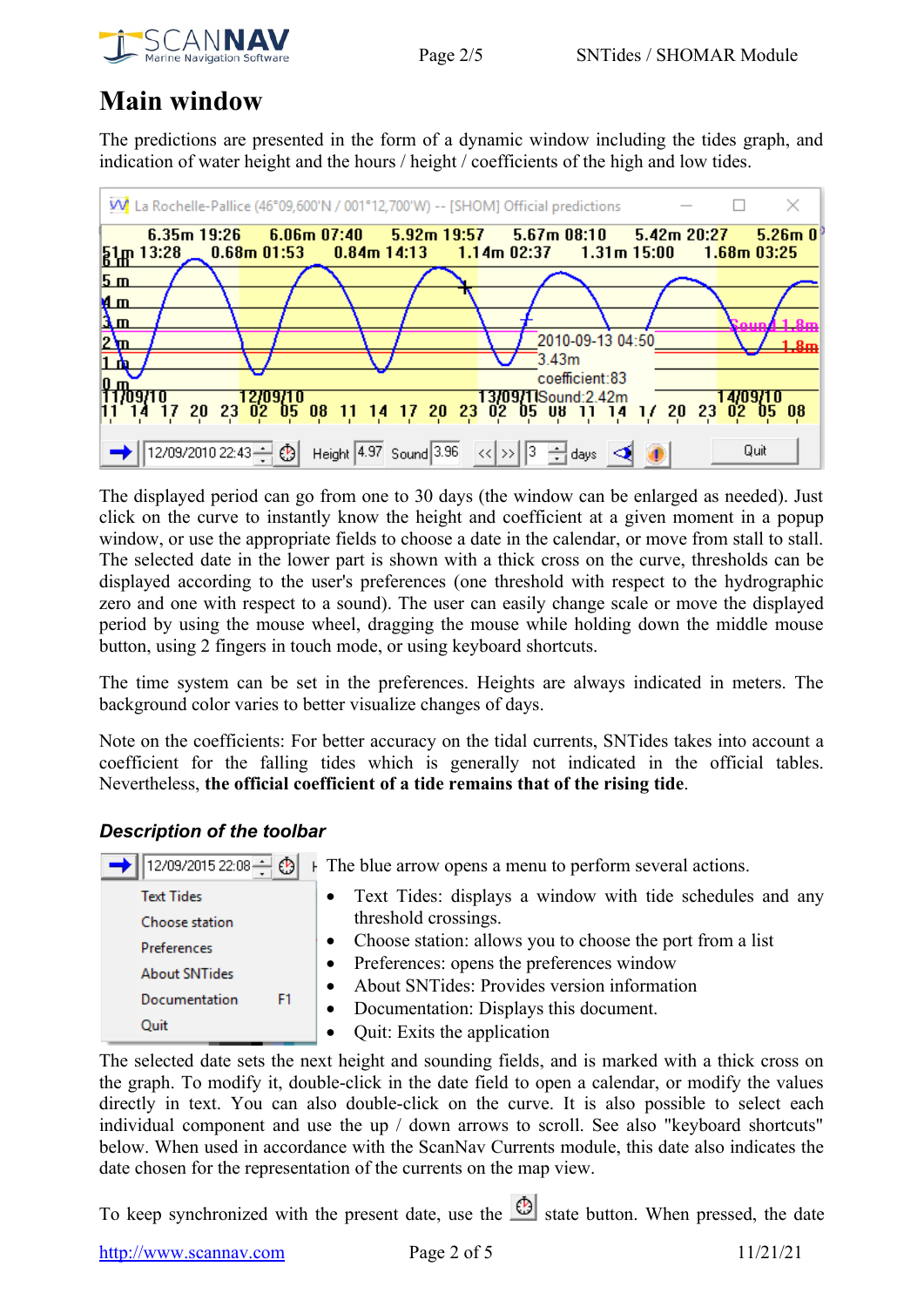

automatically updates every minute. Just click again on this button to switch to un-pressed state, and disable synchronization..

The "**Height**" field indicates the height in meters at the selected date relative to the hydrographic zero.

The "**Sound**" field allows you to enter a sound value read from your sounder, or on the chart. It will then be updated continuously according to the selected time, and will also appear in the tooltips window. It makes it possible to predict the height of water with respect to a given sound at any time.

- 1. Fill-in sensor information: Enter the sensor value directly as it is read on your sonar, making sure before hand to have selected the current time. This allows, for example when anchoring, to check that you will have enough water at low tide, or if not, at what time you need to leave.
- 2. Fill-in information read on a map: Enter the sounding preceded with the letter "S" (case insensitive). For example :
	- "S3,3" : For a positive sounding (does not uncover) of 3.3m
	- "S-3,3" : For a negative sounding (uncovers) of 3.3m

As soon as you validate the change, the edit field will revert to the value of the corresponding real time sounding, and will evolve with time as in case 1. This lets you easily know the water level at any time over a given location by entering the sound value on the map. A second threshold is also materialized in magenta on the graph, in order to quickly visualize the possible hours of crossing it, depending on the height marker set in the preferences.

 $\langle\langle\rangle\rangle$  These two buttons allow you to switch quickly from stall to stall backwards or forward.

 $\frac{3}{2}$  iours : Number of days represented on the curve (from 1 to 30). You can also use the mouse wheel by rotating it forward or backward, or with 2 fingers in touch mode, or using the keyboard shortcuts.

 : Click on this button to center the map in ScanNav on the location of the currently selected port, and at the highest available chart scale.

**1** : This button appears when a nota exists for the selected port. Click on it to display the nota. This nota is also displayed automatically when the text tides window is opened.

#### <span id="page-2-0"></span>**Text Tides window:**

| La Rochelle-Pallice (46°09,600'N / 001°12,700'W) -- [SHOM] O |                       |                   |                                                          |         | $\mathbf{x}$ |
|--------------------------------------------------------------|-----------------------|-------------------|----------------------------------------------------------|---------|--------------|
|                                                              | Start time 11/09/2010 |                   | Nb days $\begin{vmatrix} 3 & -1 \\ -1 & 2 \end{vmatrix}$ | Refresh |              |
| ---------------                                              |                       |                   |                                                          |         |              |
| Port : La Bochelle-Pallice                                   |                       |                   |                                                          |         |              |
| Time system: Paris, Madrid : UTC+2                           |                       |                   |                                                          |         |              |
| *** Warning: Applied sound delta of -1 m ***                 |                       |                   |                                                          |         |              |
| samedi 11/09/2010                                            |                       |                   |                                                          |         |              |
| Low Tide :                                                   | 01h10                 | $-0.62 m$         |                                                          |         |              |
| <<<< Rising:                                                 | 03h13                 | 1.80 m            |                                                          |         |              |
| High Tide:                                                   | 07h09                 | 5.35 m            |                                                          |         |              |
| >>>> Falling:                                                | 11h20                 | 1.80 m            |                                                          |         |              |
| Low Tide :                                                   | 13h28                 | $-0.49m$          |                                                          |         |              |
| <<<< Rising:                                                 | 15h28                 | 1.80 m            |                                                          |         |              |
| High Tide:                                                   | 19h26                 | 5.35 m            |                                                          |         |              |
| >>>> Falling:                                                | 23h51                 | 1.80 m            |                                                          |         |              |
| dimanche 12/09/2010                                          |                       |                   |                                                          |         |              |
| Low Tide :                                                   | 01h53                 | -0.32 m           |                                                          |         |              |
| <<<< Rising:                                                 | 03h50                 | 1.80 m            |                                                          |         |              |
| High Tide:                                                   | 07h40                 | 5.06 <sub>m</sub> |                                                          |         |              |
| >>>> Falling:                                                | 12h12                 | 1.80 m            |                                                          |         |              |
|                                                              |                       |                   |                                                          |         |              |
| $\blacktriangleright$ Apply the sound delta:                 |                       | -1                | meters                                                   | Close   |              |

The "Text Tides" window shows the times and heights of the tides, as well as the passages of the threshold set in the preferences.

"Apply the sound delta" allows to know the height on a given sound. **Warning, when checked, the heights are not the official ones, but those corrected for a given sounding.** The sounding value is initialized according to the sound indicated in the main window.

It is possible to modify the starting date and the number of calculated days (initialized from the parameters of the main window at launch)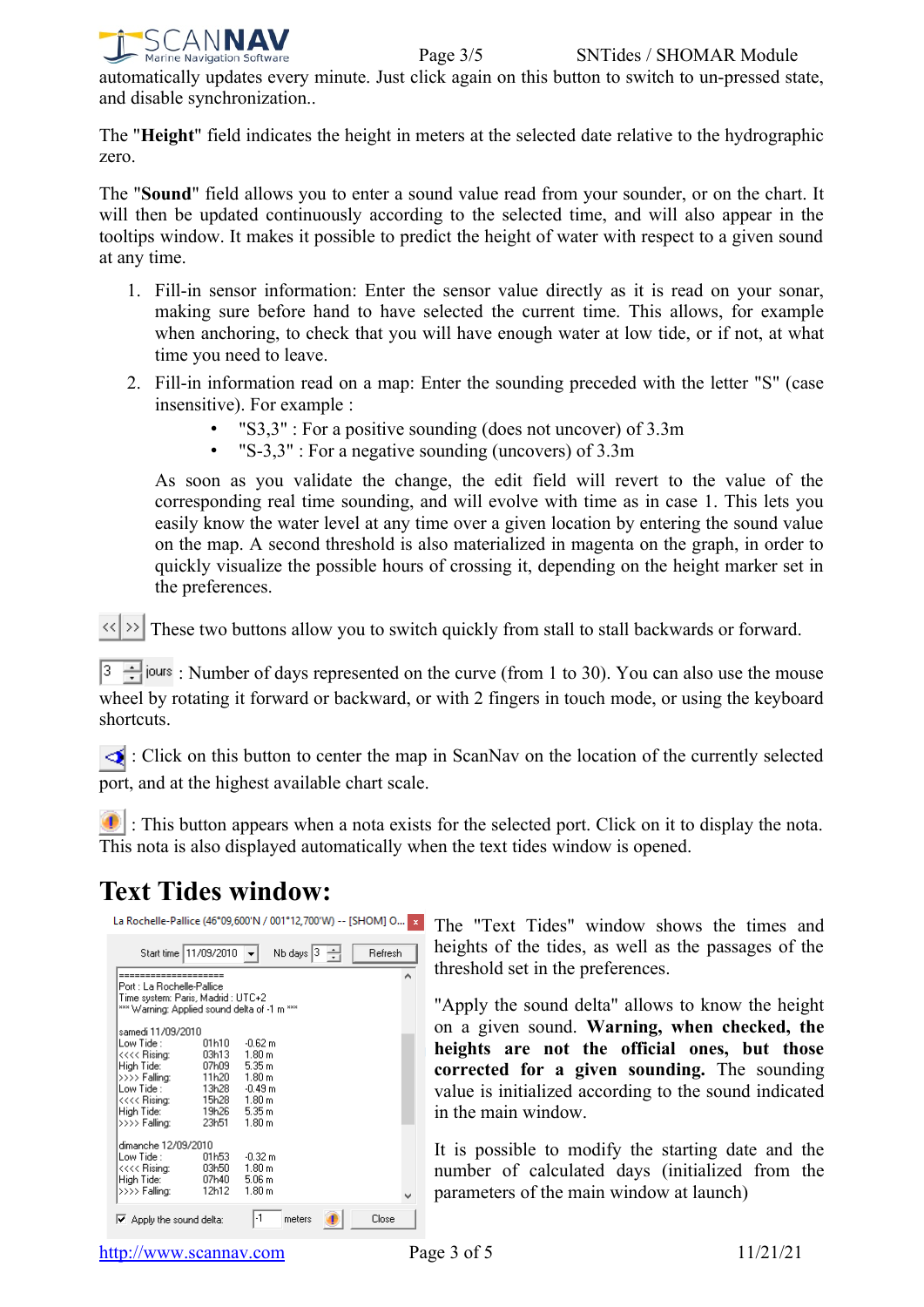

## <span id="page-3-2"></span>**Stations list:**

| Choose station                                                                                                                                                                                                                                                                                                                                                                                       |         |        |
|------------------------------------------------------------------------------------------------------------------------------------------------------------------------------------------------------------------------------------------------------------------------------------------------------------------------------------------------------------------------------------------------------|---------|--------|
| Area                                                                                                                                                                                                                                                                                                                                                                                                 | Country |        |
| === All areas ===                                                                                                                                                                                                                                                                                                                                                                                    | France  |        |
| La Rochelle-Pallice<br>Saint-Martin-de-Ré<br>lle d'Aix<br>Saint-Denis d'Oléron<br>La Cotinière<br>Pointe de Gatseau<br>Les Sables-d'Olonne<br>Royan<br>Cordouan<br>Pointe de Grave<br>Saint-Gilles-Croix-de-Vie<br><b>Bichard</b><br>Lamena.<br>Fromentine Embarcadere<br>Port-Joinville<br><b>Bouee Fromentine</b><br>Pornic<br>L Herbaudiere<br>Lacanau<br>Pointe de Saint-Gildas<br>Saint-Nazaire |         |        |
| Sort<br>By distance                                                                                                                                                                                                                                                                                                                                                                                  | OK      | Cancel |

This window lets you choose a port by its name. The list can be sorted alphabetically, or by distance from the currently selected port.

You can filter the displayed ports by Area and / or country.

Button  $\triangle$  centers the map in ScanNav on the location of the selected (highlighted in blue in the list) port, at the highest available chart scale

Note: You may also change port directly from ScanNav:

- Right-Click on the map at the desired location, then, in the menu, choose « Water levels » and then « SOMAR source »
	- $\implies$  The nearest port to the clicked point will be selected in the SNTide window.

## <span id="page-3-1"></span>**Preferences window:**

This window allows you to define the general parameters

• Time system: can be specified in UTC  $+/-$  a fixed value, or follow the current parameters of the PC. In the latter case, the time takes into account the system parameters of the PC, including those of the winter / summer time.

| Parameters                         |      |        |                         |
|------------------------------------|------|--------|-------------------------|
| Time system PC Time                |      |        | <b>▽</b> Always visible |
| $\overline{\mathsf{v}}$ Water mark | 11.8 | meters |                         |
|                                    | OΚ   |        | Cancel                  |

- Always visible: Indicates that the window always appears above all others. Allows the display to be above ScanNav even when the latter has the focus.
- Water mark: Enter a threshold that will be taken into account when displaying the graph and text tides, corrected or not with a sound indicated in the main window.

#### <span id="page-3-0"></span>**Keyboard shortcuts:**

- Left and Right arrows: Scroll right or left. Combine with the  $\le$ Shift $\ge$  key to scroll faster.
- Up and Down Arrows: Scroll the date / time cursor in time:
	- default one hour step
	- combined with the <shift> key: one day step
	- combined with the <ctrl> key: 5 minutes step
- $\langle \text{PgDn} \rangle$  and  $\langle \text{PgUp} \rangle$  keys: Increase / Decrease the number of days displayed (minimum 1) day, maximum 30 days)
- <Home> key : Resets the time cursor to the current time.
- $\leq F1$  key : displays this document.